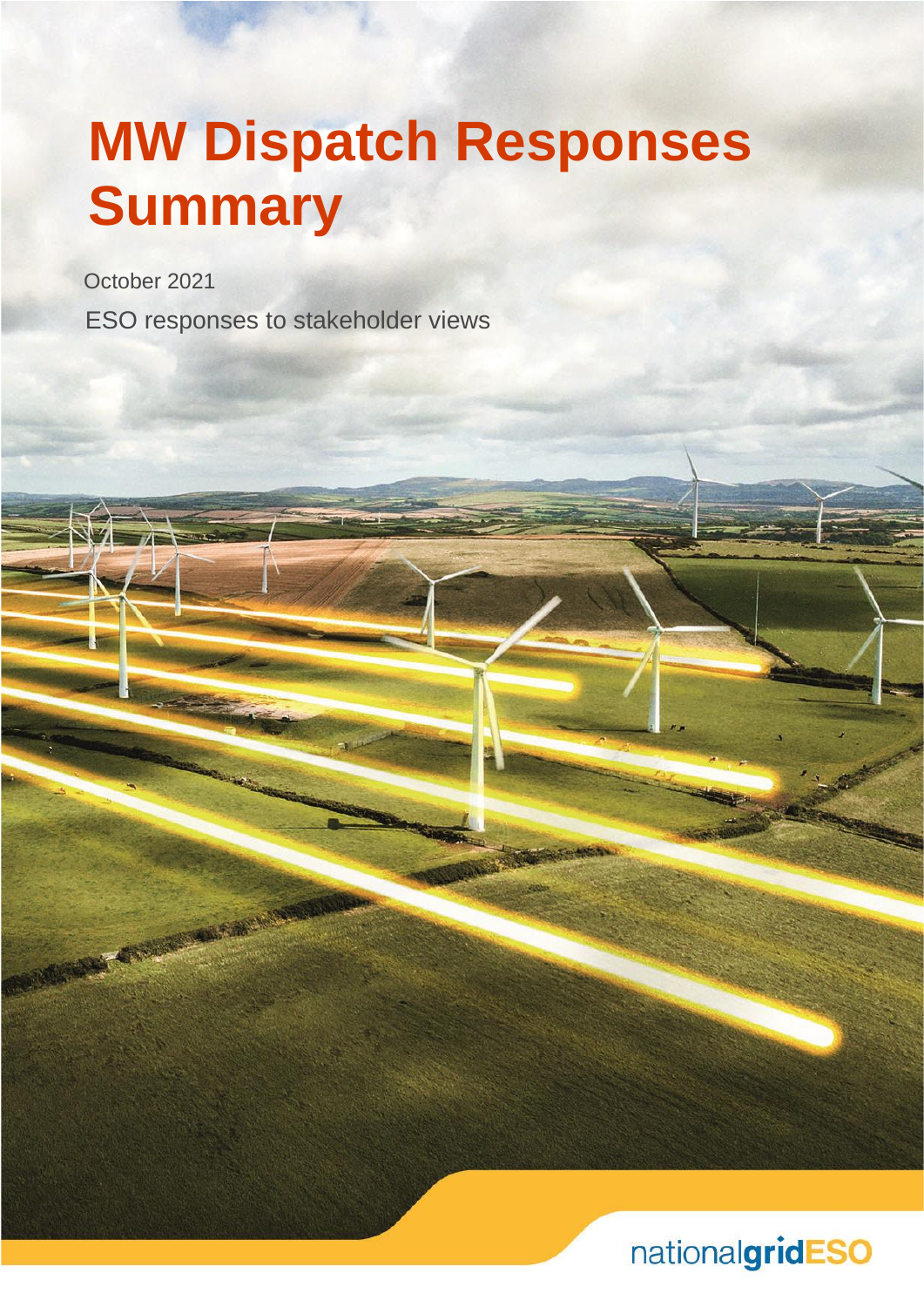## nationalgridESO MW dispatch responses summary | Oct 21

#### **Contents**

| Summary of responses to service design questions and ESO reflections4 |  |
|-----------------------------------------------------------------------|--|
|                                                                       |  |
|                                                                       |  |
|                                                                       |  |
|                                                                       |  |
|                                                                       |  |
|                                                                       |  |
|                                                                       |  |
|                                                                       |  |
|                                                                       |  |
|                                                                       |  |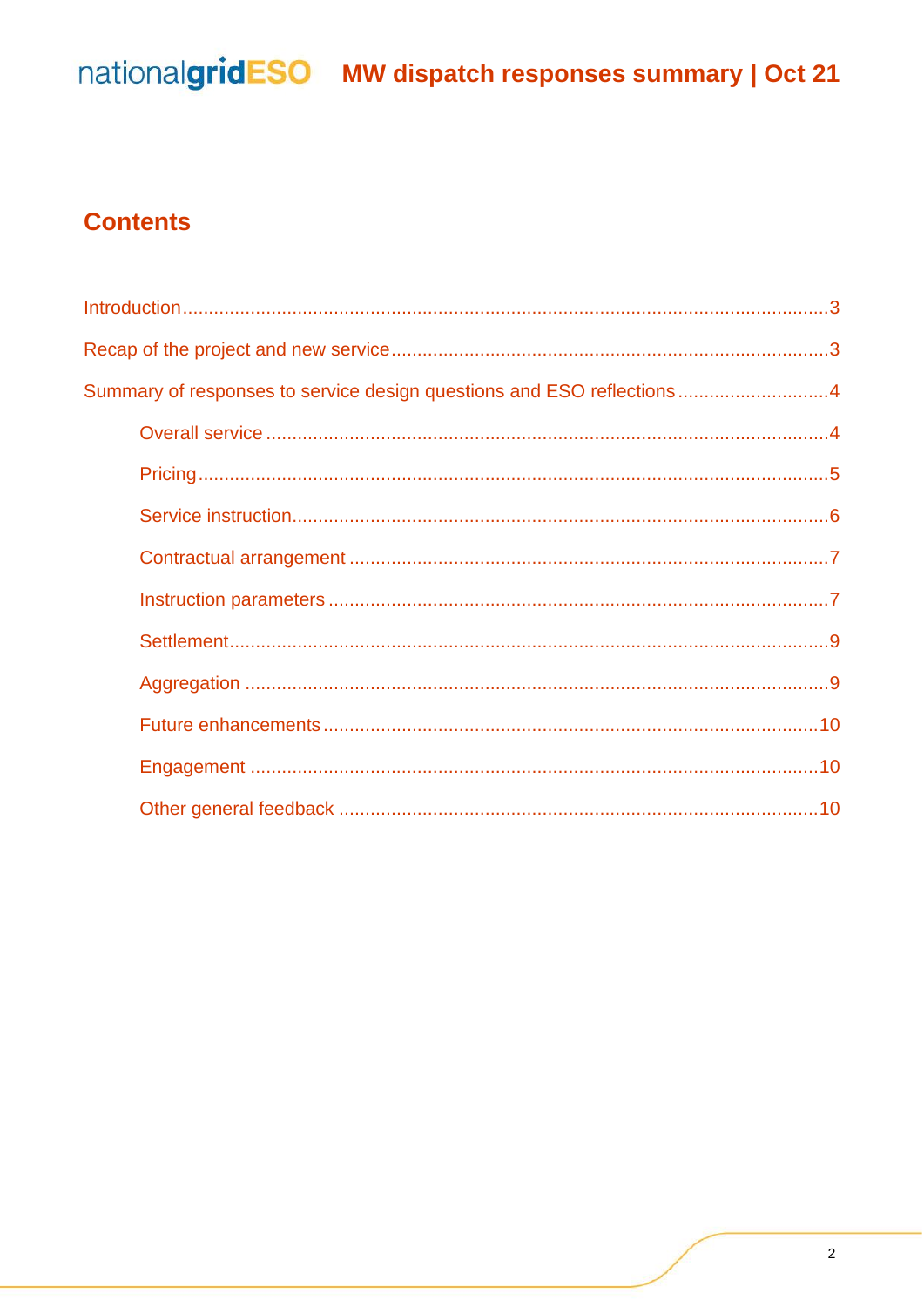#### <span id="page-2-0"></span>**Introduction**

Our MW Dispatch Regional Development Programme (RDP) currently focuses on specific areas of Great Britain's electricity network – the South West and South East of England. The objective of this project is to avoid the costs and delays associated with traditional transmission build needed to accommodate new embedded generation in heavily constrained regions by developing an alternative, lower cost market option for distributed energy resources (DERs) to provide a transmission thermal constraint management service to the ESO. This service will complement existing routes to market which are the Balancing Mechanism and Wider Access.

In July 2021, we held two webinars, one with WPD<sup>1</sup> and one with UKPN<sup>2</sup> to engage DERs on what this new service might look like, focussed specifically around DER that have mandated visibility and control connection terms with their DNO. We also published a set of questions<sup>3</sup>, along with additional supporting information, on our website to gain further views on our initial proposed service design.

In this document, we summarise the six responses we received to those questions on the service design we intend to use to launch the new service. Following successful trials using the initial service design we will look to enhance the service via subsequent developments. We welcome ongoing stakeholder input as to what these enhancements should be and how those should be prioritised.

#### <span id="page-2-1"></span>**Recap of the project and new service**

We are introducing a market-based approach to managing transmission constraints areas across the specific Grid Supply Points that the new service will cover (see [here](https://www.nationalgrideso.com/document/201821/download) for a reminder of which sites are currently applicable). A new transmission constraint service would look to compensate DERs' generation and battery storage for reducing their output at times of system need (MW export in the case of battery storage). This would come after an instruction initiated by NGESO.

In the first instance, this service is being developed for DERs who have visibility and control connection conditions in their connection agreement with their distribution network operator (DNO). It is a means to providing payment for any reduction in output instructed by NGESO. Participants may elect to join the Balancing Mechanism as a Wider Access unit as alternative mechanisms for commercial dispatch.

We also intend to open this service to other DERs, who do not have visibility and control connection conditions and who are not already participating in the Balancing Mechanism (BM) or Wider Access, as a possible revenue stream in the future.

In the first instance, the DNO's Distributed Energy Resources Management System (DERMS) and/or Flexibility Platforms will be used to issue the service instruction to DERs.

<sup>1</sup> Listen to the WPD webinar here:

[https://players.brightcove.net/867903724001/default\\_default/index.html?videoId=6263530902001](https://players.brightcove.net/867903724001/default_default/index.html?videoId=6263530902001) <sup>2</sup> Listen to the UKPN webinar here:

[https://players.brightcove.net/867903724001/default\\_default/index.html?videoId=6265696511001](https://players.brightcove.net/867903724001/default_default/index.html?videoId=6265696511001) <sup>3</sup> The questions and supporting information can be found here:

<https://www.nationalgrideso.com/document/201821/download>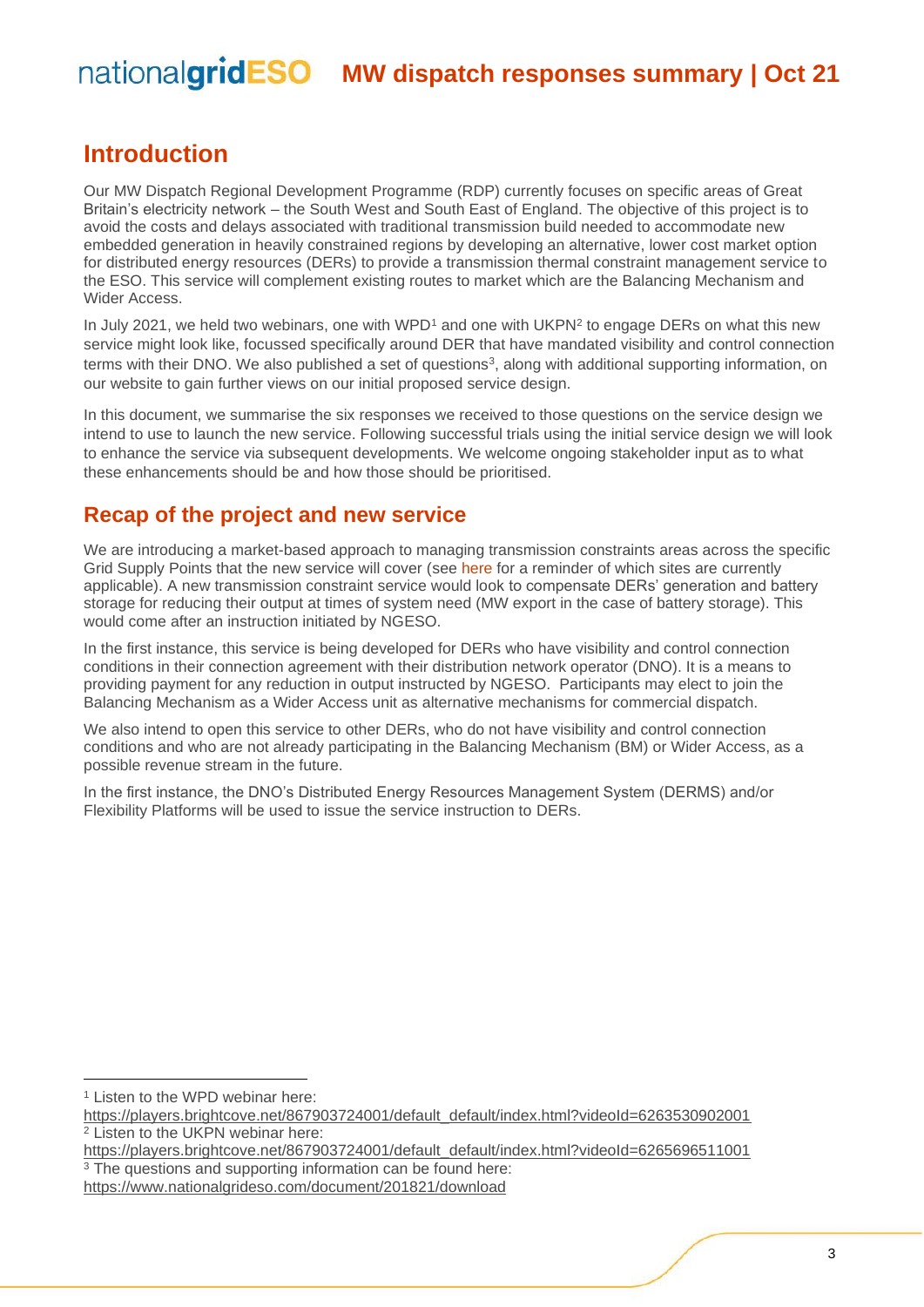#### <span id="page-3-0"></span>**Summary of responses to service design questions and ESO reflections**

<span id="page-3-1"></span>

| <b>Topic</b>              | <b>Question(s)</b><br>posed                                                                                                                                                                                                                            | <b>Summary of responses</b>                                                                                                                                                                                                                                                                                                                                                | <b>Proposed way</b><br>forward                                                                                                                                                                                                                                                                                                                                                                                                                                                                   |
|---------------------------|--------------------------------------------------------------------------------------------------------------------------------------------------------------------------------------------------------------------------------------------------------|----------------------------------------------------------------------------------------------------------------------------------------------------------------------------------------------------------------------------------------------------------------------------------------------------------------------------------------------------------------------------|--------------------------------------------------------------------------------------------------------------------------------------------------------------------------------------------------------------------------------------------------------------------------------------------------------------------------------------------------------------------------------------------------------------------------------------------------------------------------------------------------|
| <b>Overall</b><br>service | Is the service<br>1)<br>described one that<br>you would<br>consider providing<br>to NGESO? If not,<br>why?                                                                                                                                             | Five out of six respondents<br>responded to question 1 and<br>all said that they would<br>consider providing this service<br>to the ESO, assuming that<br>they have assets in the<br>relevant locations that meet<br>the threshold level. One<br>thought that development of<br>the service to encompass<br>aggregation was key to<br>enabling greater service<br>volumes. | We are encouraged by<br>initial feedback received<br>about this service and<br>that people are<br>interested in<br>participation. We note<br>the comment on<br>enabling aggregation<br>and this is discussed<br>further in response to<br>question 11) below.<br>Currently, aggregation<br>is something that we<br>could look to<br>incorporate into the<br>service following a<br>successful launch and<br>trial period but would<br>rely on development of<br>alternative dispatch<br>methods. |
|                           | Do you foresee<br>2)<br>any issues with a<br>continuous service<br>approach where<br>you could be<br>asked to provide a<br>service at any time<br>(except for periods<br>of declared<br>unavailability)? If<br>yes, please<br>provide more<br>details. | Most respondents were<br>comfortable with a continuous<br>service approach referred to in<br>question 2. Others pointed out<br>that they would only be<br>available to provide a service<br>when their assets are<br>available and operating.                                                                                                                              | We understand that not<br>all assets will be<br>available to be<br>instructed on a<br>continuous basis but we<br>should have visibility in<br>our control room of<br>which units are<br>available at any given<br>time. So, when we call it<br>a continuous service,<br>we mean that units may<br>be called upon at any<br>time when exporting.                                                                                                                                                  |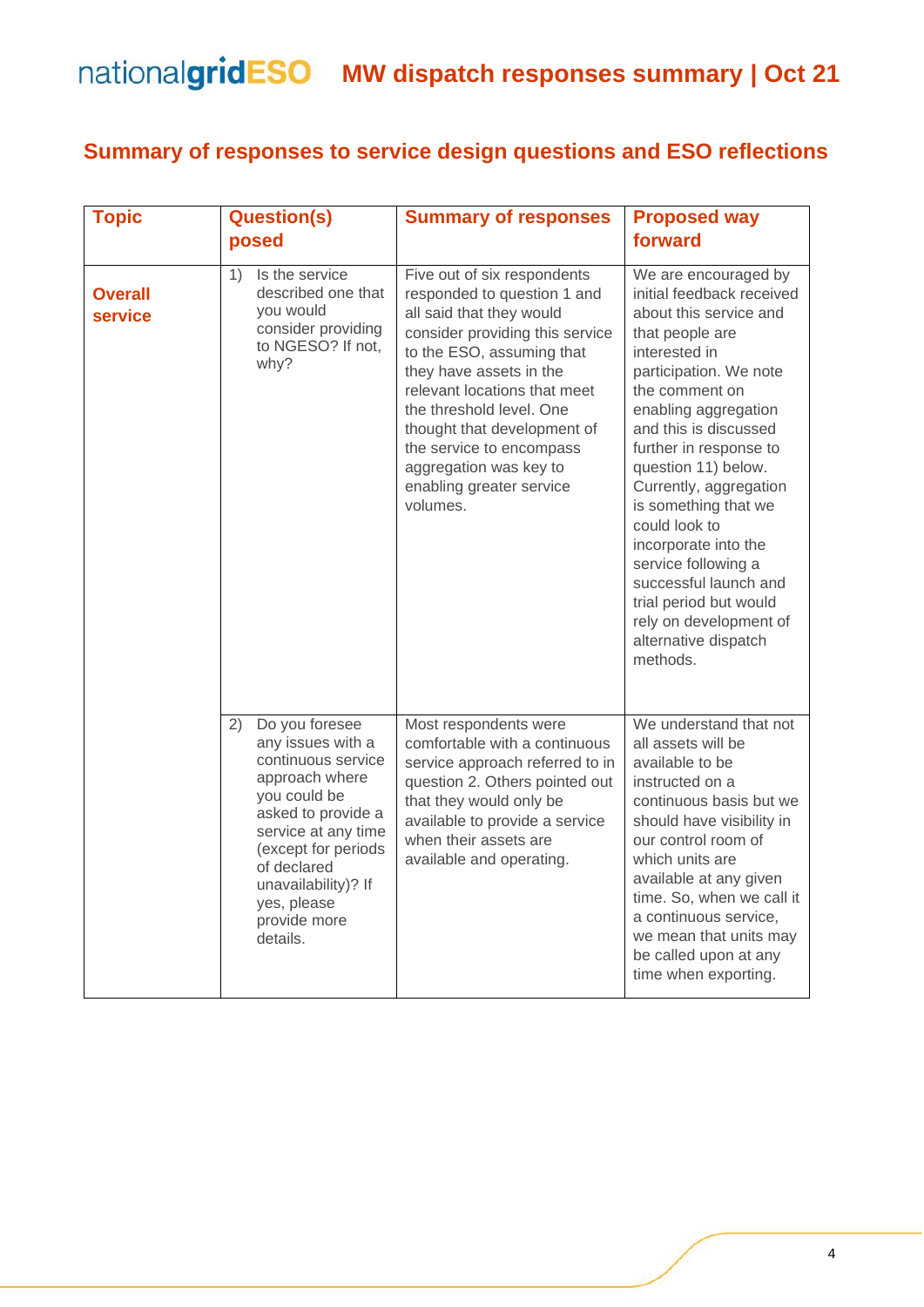<span id="page-4-0"></span>

|                | 3) | What are your                                                                                                         | We received differing views on                                                                                                                                                                                                                                                                                                                                                                                                                                                                                                                                                                                                                                                                                                                                                                                 | We still consider that a                                                                                                                                                                                                                                                                                                                                                                                                                                                                                                                                                                                                                           |
|----------------|----|-----------------------------------------------------------------------------------------------------------------------|----------------------------------------------------------------------------------------------------------------------------------------------------------------------------------------------------------------------------------------------------------------------------------------------------------------------------------------------------------------------------------------------------------------------------------------------------------------------------------------------------------------------------------------------------------------------------------------------------------------------------------------------------------------------------------------------------------------------------------------------------------------------------------------------------------------|----------------------------------------------------------------------------------------------------------------------------------------------------------------------------------------------------------------------------------------------------------------------------------------------------------------------------------------------------------------------------------------------------------------------------------------------------------------------------------------------------------------------------------------------------------------------------------------------------------------------------------------------------|
| <b>Pricing</b> |    | thoughts on the<br>proposed pricing<br>approach i.e. that<br>the service will<br>attract a utilisation<br>price only? | the proposed pricing structure.<br>Some respondents were<br>happy to only receive a<br>utilisation price if called upon<br>to provide a service. Others<br>pointed out that costs would<br>differ by technology type and<br>that having no availability fee<br>would act as a disincentive to<br>participate. One respondent in<br>particular thought that it might<br>be difficult to recoup costs of<br>service participation without<br>an availability fee and another<br>asked if the ESO could<br>provide forecast utilisation<br>rates to be able to make<br>judgement. One respondent<br>considered that if they are<br>reserving assets to participate<br>in this service, there would be<br>an opportunity cost to not<br>entering in other services<br>which should warrant an<br>availability fee. | utilisation fee-only<br>approach is appropriate<br>for this service. With the<br>intention to employ the<br>DNO DERMS / ANM (or<br>equivalent) system to<br>facilitate dispatch<br>instructions, we think<br>that the cost of<br>participation should be<br>small for DERs, but we<br>welcome further<br>discussion on this. We<br>are also working to<br>ensure as much<br>alignment as possible<br>with the Balancing<br>Mechanism where units<br>do not receive an<br>availability fee. The<br>ability to update<br>utilisation pricing on a<br>frequent basis should<br>enable providers to<br>adjust fees relevant to<br>rate of utilisation. |
|                | 4) | How often would<br>you like to be able<br>to update service<br>prices?                                                | Respondents to this question<br>differed in terms of their<br>preferred frequency for<br>submitting price changes.<br>Responses ranged from<br>requesting half hourly to daily<br>or even weekly ability to<br>update. Another wanted to<br>understand more about the<br>service before being able to<br>take a view.                                                                                                                                                                                                                                                                                                                                                                                                                                                                                          | We intend to maintain<br>our proposed timescale<br>of facilitating price<br>updates up to BM gate<br>closure. There is a<br>possibility that this<br>frequency might not be<br>feasible for the first<br>trials of the service, but<br>this is a priority for<br>implementation<br>thereafter.                                                                                                                                                                                                                                                                                                                                                     |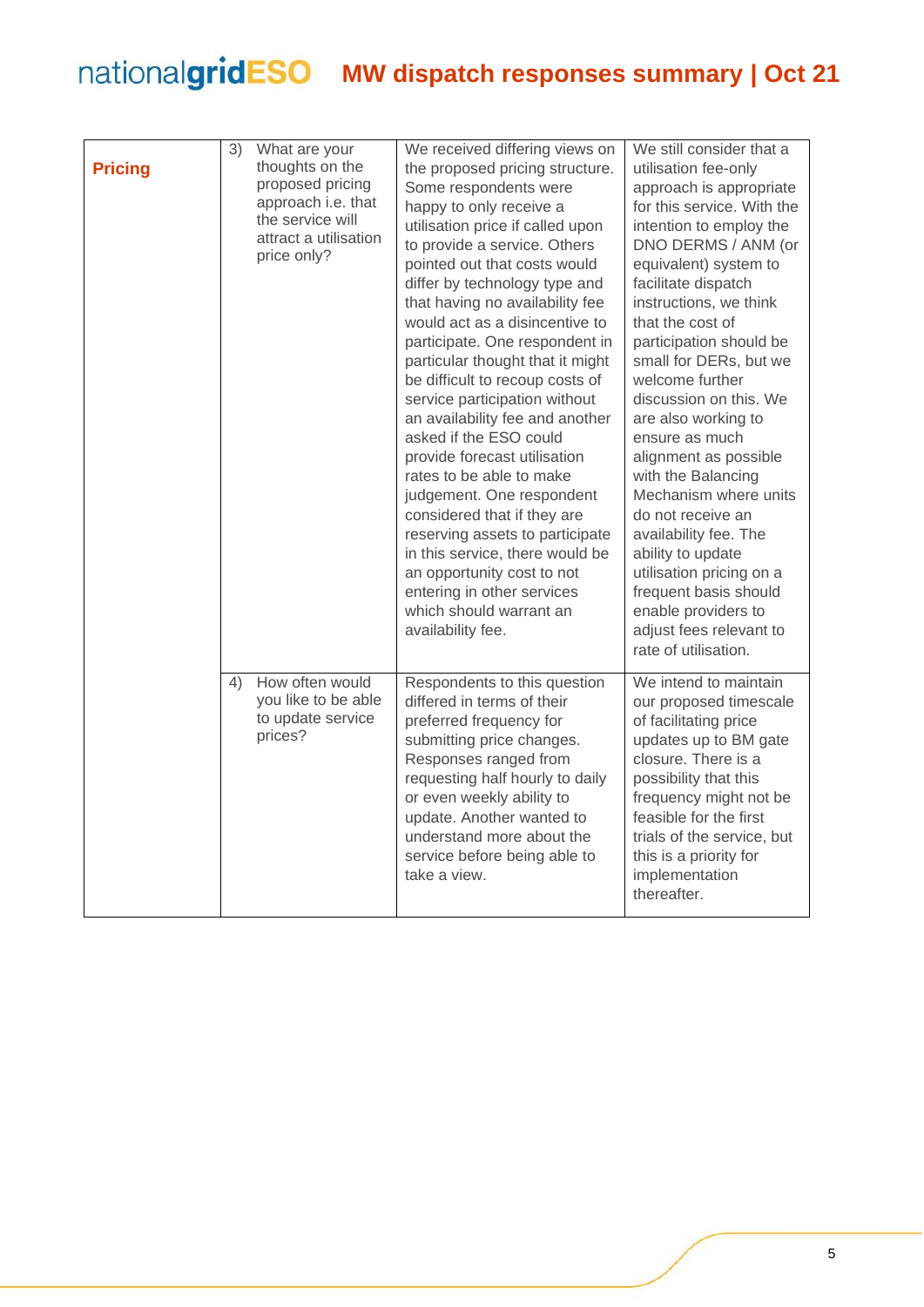<span id="page-5-0"></span>

|                    | 5) | What are your     | Again, there were a range of                                   | We agree that while                          |
|--------------------|----|-------------------|----------------------------------------------------------------|----------------------------------------------|
| <b>Service</b>     |    | views on the ESO  | views expressed in response                                    | RDPs are currently                           |
| <b>instruction</b> |    | using DNO         | to this question. Two                                          | being developed to use                       |
|                    |    | infrastructure to | respondents thought that                                       | DNO infrastructure, that                     |
|                    |    | instruct          | using DNO infrastructure was                                   | this should not be the                       |
|                    |    | transmission      | a potentially pragmatic                                        | only route to                                |
|                    |    | services?         | approach and a sensible way                                    | dispatching this service.                    |
|                    |    |                   | forward, if we can ensure that                                 | As we look to enhance                        |
|                    |    |                   | ESO / DNO instructions do not                                  | the service, and                             |
|                    |    |                   | conflict. On the other hand,                                   | broaden participation to                     |
|                    |    |                   | another respondent said that                                   | non-visibility and control                   |
|                    |    |                   | using DNO infrastructure is a                                  | DER, we will explore                         |
|                    |    |                   | serious limitation as assets                                   | alternative instruction                      |
|                    |    |                   | constructed before the wide-<br>scale adoption of ANM have     | mechanisms including<br>APIs and potentially |
|                    |    |                   | no DNO dispatch                                                | third party platforms.                       |
|                    |    |                   | infrastructure, despite being                                  | This will also be key to                     |
|                    |    |                   | located in areas of need.                                      | facilitating aggregation                     |
|                    |    |                   |                                                                | within the service which                     |
|                    |    |                   | Another respondent opposed                                     | is discussed further                         |
|                    |    |                   | the mandatory use of DNO                                       | below. We will review                        |
|                    |    |                   | infrastructure to instruct assets                              | the prioritisation of this                   |
|                    |    |                   | but recognised the rationale<br>for using it in this instance. | requirement in line with                     |
|                    |    |                   | This respondent could                                          | stakeholder feedback.                        |
|                    |    |                   | therefore support this                                         |                                              |
|                    |    |                   | approach if: (a) DNOs can                                      |                                              |
|                    |    |                   | address outstanding questions                                  |                                              |
|                    |    |                   | around conflict of interest                                    |                                              |
|                    |    |                   | management, on how                                             |                                              |
|                    |    |                   | neutrality of all DSO functions                                |                                              |
|                    |    |                   | will be demonstrated; and                                      |                                              |
|                    |    |                   | (b) The ESO works to                                           |                                              |
|                    |    |                   | introduce alternative routes to                                |                                              |
|                    |    |                   | instruct MW Dispatch services                                  |                                              |
|                    |    |                   | - such as via the BM Wider                                     |                                              |
|                    |    |                   | Access API.                                                    |                                              |
|                    |    |                   | In addition, to enable                                         |                                              |
|                    |    |                   | aggregation of flexibility                                     |                                              |
|                    |    |                   | services, especially from small                                |                                              |
|                    |    |                   | DER, system operators must                                     |                                              |
|                    |    |                   | offer dispatch via APIs to                                     |                                              |
|                    |    |                   | aggregators.                                                   |                                              |
|                    |    |                   |                                                                |                                              |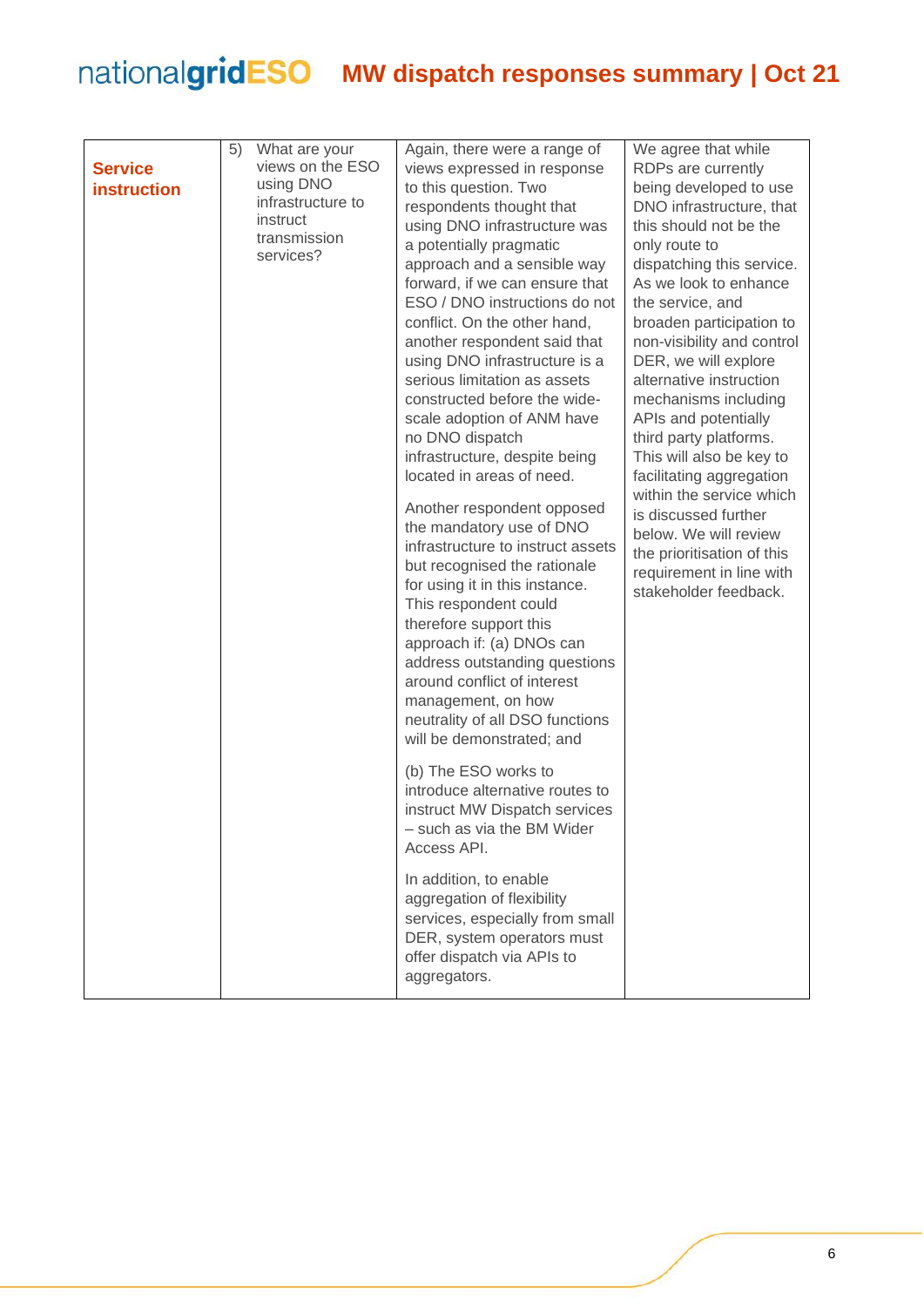<span id="page-6-1"></span><span id="page-6-0"></span>

| <b>Contractual</b><br>arrangement | 6) | This service is a<br>transmission<br>constraint<br>management<br>service from DERs<br>with instructions<br>being facilitated<br>via the DNO's<br>infrastructure. How<br>should liabilities<br>across each party<br>be captured<br>contractually? | A couple of respondents<br>considered that they would<br>need to reflect further on this<br>and get legal input. Another<br>thought that DERs should<br>bear imbalance costs in<br>respect of dispatch<br>instructions which have been<br>properly transmitted to them,<br>but no other liability should fall<br>on DERs. Another thought that<br>DERs should not expect to be<br>liable for the failure of the<br>DNO's infrastructure.                                                                                                                             | We continue to work on<br>a proposed set of terms<br>and the structure of<br>contractual<br>arrangements for this<br>service in order to<br>engage potential<br>providers further in the<br>coming months.                                                                                                                                                           |
|-----------------------------------|----|--------------------------------------------------------------------------------------------------------------------------------------------------------------------------------------------------------------------------------------------------|----------------------------------------------------------------------------------------------------------------------------------------------------------------------------------------------------------------------------------------------------------------------------------------------------------------------------------------------------------------------------------------------------------------------------------------------------------------------------------------------------------------------------------------------------------------------|----------------------------------------------------------------------------------------------------------------------------------------------------------------------------------------------------------------------------------------------------------------------------------------------------------------------------------------------------------------------|
| <b>Instruction</b><br>parameters  | 7) | Can your DER<br>units operate in<br>this way or are<br>there any barriers<br>to this design?                                                                                                                                                     | The majority of respondents<br>were confident that their<br>assets could operate as the<br>service design described.<br>One suggested expanding this<br>to incorporate portfolios of<br>aggregated domestic scale<br>units and using the same<br>service design for demand<br>turn-down, generation turn-up<br>where/when needed.<br>Another set out that even if<br>DER units can technically<br>operate in this way, there may<br>be other commercial or<br>operational barriers linked to<br>the overall needs of a<br>customer's site that prevent<br>operation. | We understand that<br>parties want to<br>aggregate units and this<br>is something that we will<br>try to accommodate<br>through future service<br>enhancements,<br>recognising that this is a<br>local constraint service.<br>We would be interested<br>in understanding more<br>about other possible<br>specific commercial or<br>operational barriers to<br>entry. |
|                                   | 8) | Are the minimum<br>instruction times<br>and service<br>assumptions<br>reasonable /<br>practical? If not,<br>why not?                                                                                                                             | Of the three respondents to<br>this question, all thought the<br>instruction times were<br>reasonable and one said that<br>alignment with the BM was<br>sensible. One thought that<br>ramp rate should be a<br>submittable parameter which<br>can range across asset types.                                                                                                                                                                                                                                                                                          | We will maintain our<br>proposed instruction<br>times as set out in the<br>initial service design.<br>Submittable ramp rate<br>is something that we<br>are considering as part<br>of future releases<br>however, we are happy<br>to discuss any issues<br>this may present on an<br>individual project basis.                                                        |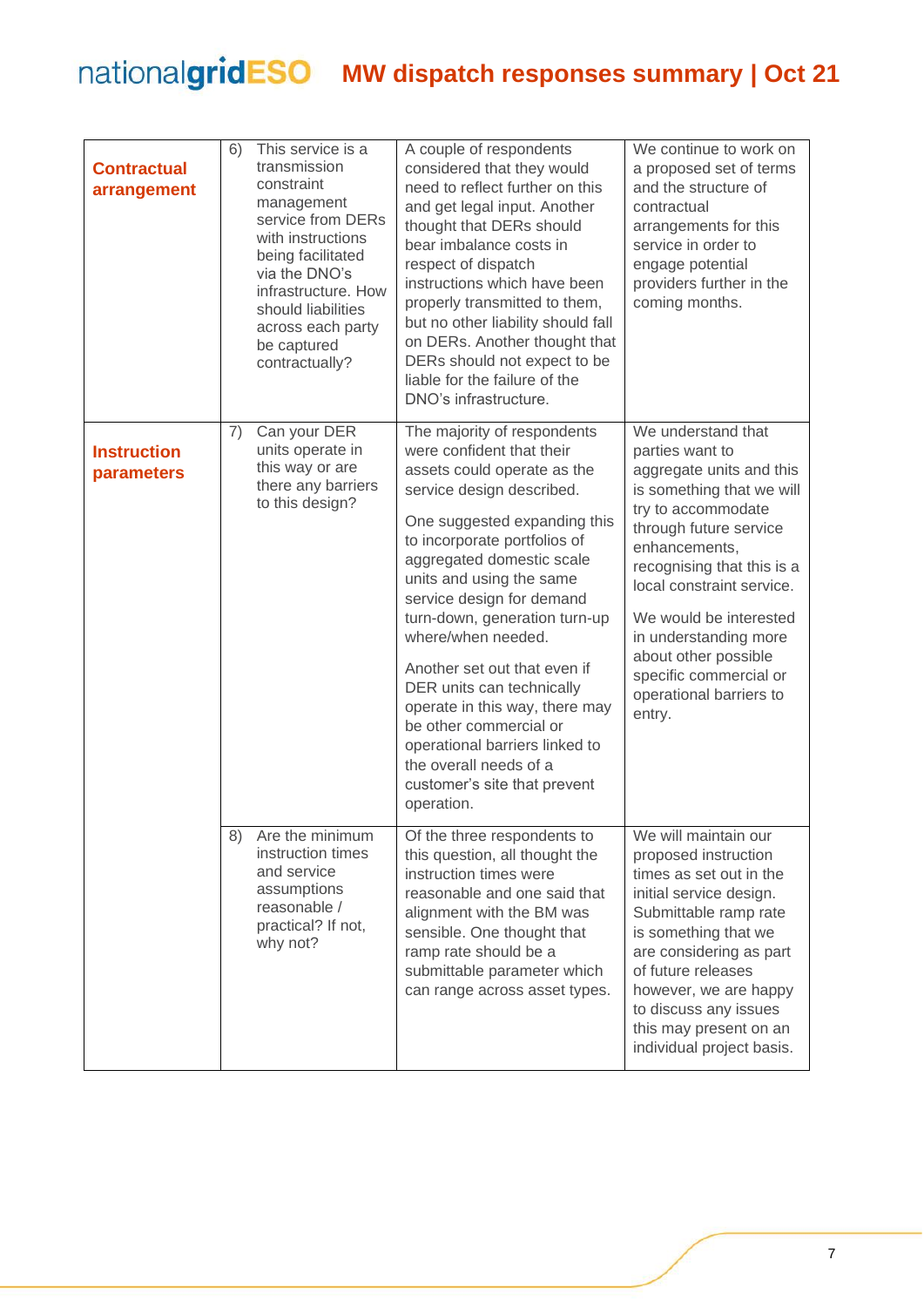| Does alignment<br>9)<br>with existing BM<br>rules/parameters,<br>including response<br>times, cause any<br>issues? If so,<br>could you give an<br>example? | Of the three respondents to<br>this question, all were largely<br>comfortable that the<br>parameters aligned to the BM.<br>One went on to ask that,<br>beyond aligning with the BM,<br>could the ESO provide any<br>further rationale for its choice<br>of instruction times. | We were keen to align<br>with the BM in order to<br>create a level playing<br>field across providers of<br>constraint management<br>services and therefore<br>used this as a starting<br>point. We will consider<br>improvements to the<br>service over time and<br>will prioritise these<br>according to operational<br>needs and stakeholder<br>feedback. |
|------------------------------------------------------------------------------------------------------------------------------------------------------------|-------------------------------------------------------------------------------------------------------------------------------------------------------------------------------------------------------------------------------------------------------------------------------|-------------------------------------------------------------------------------------------------------------------------------------------------------------------------------------------------------------------------------------------------------------------------------------------------------------------------------------------------------------|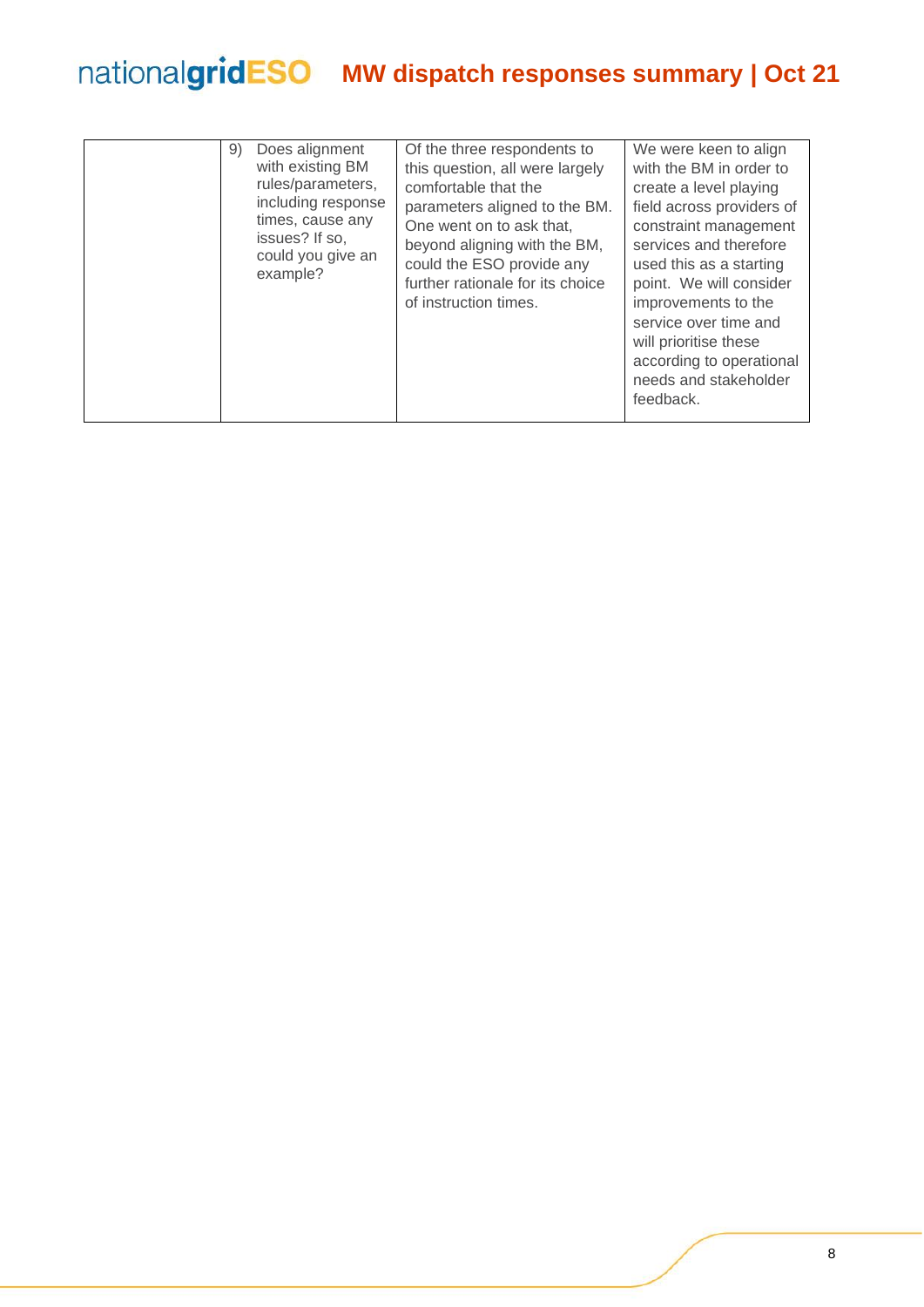<span id="page-8-1"></span><span id="page-8-0"></span>

| <b>Settlement</b>  | 10) Looking at the two<br>example<br>instructions set out<br>below, which basis<br>for settlement do<br>you prefer? And<br>why?   | Typically, respondents thought<br>that either settlement option<br>could be acceptable with a<br>slight preference for Option 2<br>(snapshot at the start of the<br>instruction). Although one<br>considered that this option<br>should employ a calculated<br>baseline rather than a<br>snapshot at the start of<br>instruction. Another thought<br>that their preference for one<br>settlement approach over<br>another would be driven by<br>the characteristic of the<br>constraint i.e. duration, time of<br>year, time of day. One<br>respondent acknowledged that<br>the ESO would probably end<br>up over-paying with Example<br>1. | We agree with<br>respondents that option<br>2 is preferable between<br>the two options to take<br>forward for use in the<br>initial service design.<br>We are aware that there<br>is work ongoing through<br>Open Networks to look<br>at baselining<br>approaches and we will<br>look to align with this<br>work as much as<br>possible. It is likely that<br>calculated baselines will<br>form part of subsequent<br>enhancements to the<br>service following<br>successful trials.                                                                                                                                                                                                                                                  |
|--------------------|-----------------------------------------------------------------------------------------------------------------------------------|---------------------------------------------------------------------------------------------------------------------------------------------------------------------------------------------------------------------------------------------------------------------------------------------------------------------------------------------------------------------------------------------------------------------------------------------------------------------------------------------------------------------------------------------------------------------------------------------------------------------------------------------|---------------------------------------------------------------------------------------------------------------------------------------------------------------------------------------------------------------------------------------------------------------------------------------------------------------------------------------------------------------------------------------------------------------------------------------------------------------------------------------------------------------------------------------------------------------------------------------------------------------------------------------------------------------------------------------------------------------------------------------|
| <b>Aggregation</b> | 11) Would you be<br>interested in<br>aggregating units<br>for service<br>provision? If so,<br>what volume and<br>technology type? | All respondents expressed<br>interest in being able to<br>aggregate units for this<br>service. The technology types<br>provided included batteries,<br>solar, heat pumps, CHP,<br>industrial load, rooftop<br>schemes and EVs.                                                                                                                                                                                                                                                                                                                                                                                                              | As we develop this<br>service, we understand<br>that it is important to<br>many potential<br>providers to be able to<br>aggregate units. We<br>also need to balance<br>this against the system<br>need for the service<br>which is to be able to<br>manage regional<br>constraints. For us,<br>understanding where<br>units are specifically<br>located (ahead of real-<br>time) and having access<br>to their live metering will<br>likely be a factor in<br>being able to facilitate<br>aggregation for this<br>service. In addition, our<br>ability to facilitate<br>aggregation will depend<br>upon further<br>development of<br>dispatch mechanisms.<br>We will look to engage<br>DER and stakeholders<br>further on this topic. |